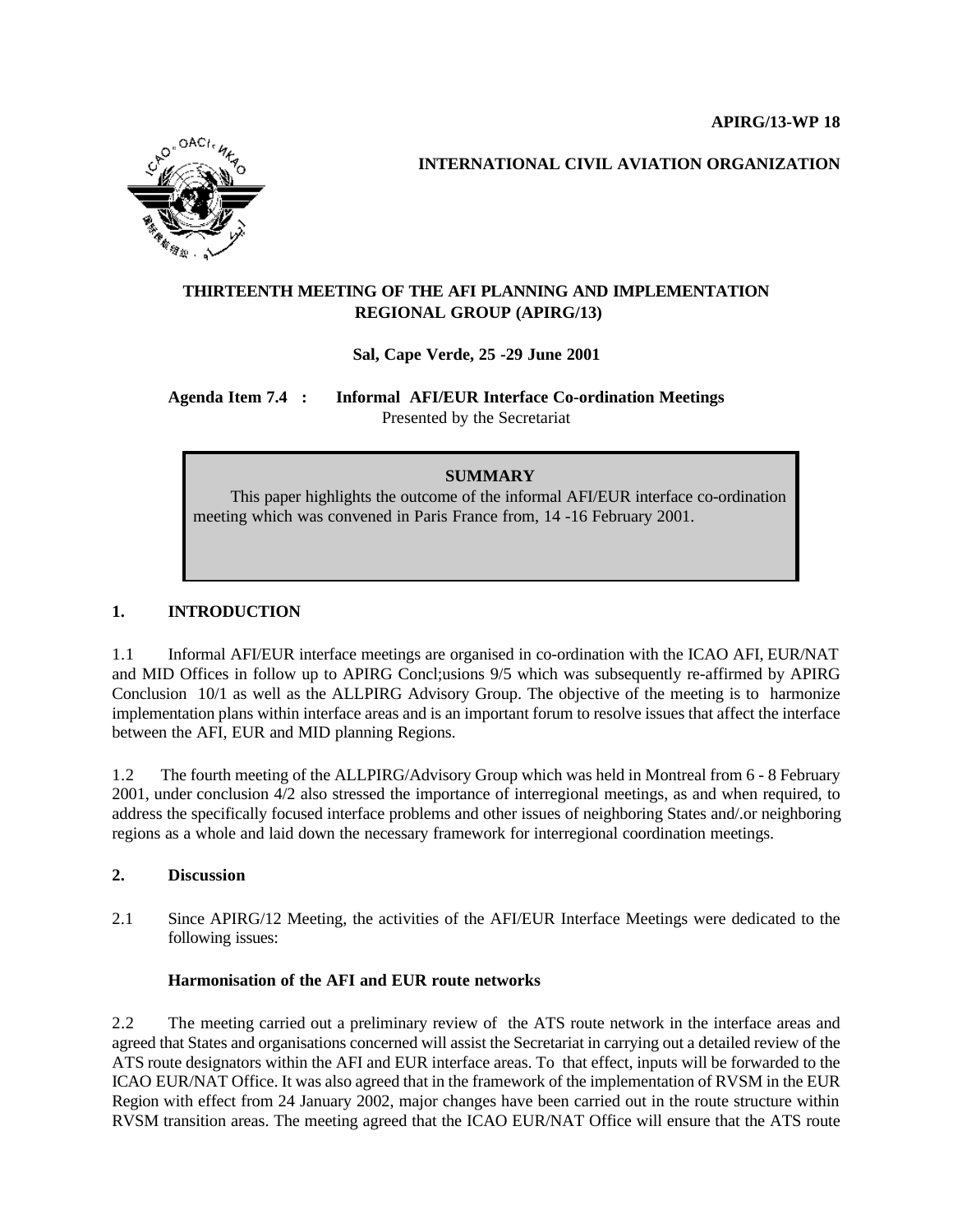planning activities affecting the AFI/EUR interface area will be taken into account in the overall EUR ATS route planning activities.

### **Status of implementation of ATS routes**

2.3 The meeting reviewed the status of implementation of ATS routes in the region and agreed on a mechanism to expedite the implementation of ATS routes which have not been implemented.

#### **Implementation of RNAV route UM999**

2.4 The meeting noted that the non implementation of RNAV route UM999 Casablanca to Jeddah is having a serious impact on Haj operations and States concerned were urged to implement this route as soon as possible and consider temporarily implementing some segments at variance with the plan if implementation is not feasible as per the proposed alignment.

### **Communications failure procedures**

2.5 The meeting agreed that States publish in their Aeronautical Information Publications (AIPs) the procedures for communications failure, as approved by the ICAO Council, which has been developed for the EUR Region and which takes into account the RVSM environment.

### **Implementation of ACAS**

2.6 The meeting noted that the exemption procedures in the EUR Region have been extended to 31 March 2001. The meeting was informed that in the AFI Region, exemption procedures have been extended to January 2003 in line with the globally agreed date. The need for the publication of an AIC on ACAS exemption policy, including Minimum Equipment List (MEL) exemptions was emphasized.

## **Implementation of CNS/ATM in area of routing AR-7 (North AFI Coastal and AFI/EUR Interfaces)**

2.7 The meeting was of the view that the implementation of CNS/ATM within area of routing AR-7 be carried out within the framework of Implementation Co-ordination Group (ICG) Meetings in accordance with the requirements identified in the AFI CNS/ATM Implementation Plan (Doc 003). It was however agreed that the AFI/EUR interface meeting monitors developments going on in the interface areas and keeps the ICG meeting for AR-7 fully apprised of CNS/ATM elements being implemented in adjacent regions.

### **Achievements in the AEFMP<sup>1</sup> Group**

2.8 The meeting noted with appreciation the achievements of the AEFMP (Informal Meeting between

Algeria, Spain, France, Morocco and Portugal). The meeting was apprised of activities in the following

fields:

- *a) improvements in air/ground communications;*
- *b) improvements in ground/ground communications;*
- *c) strategy for ground/ground data communications;*

<sup>&</sup>lt;sup>1</sup>AEFMP: Algeria, Spain, France, Morocco and Portugal